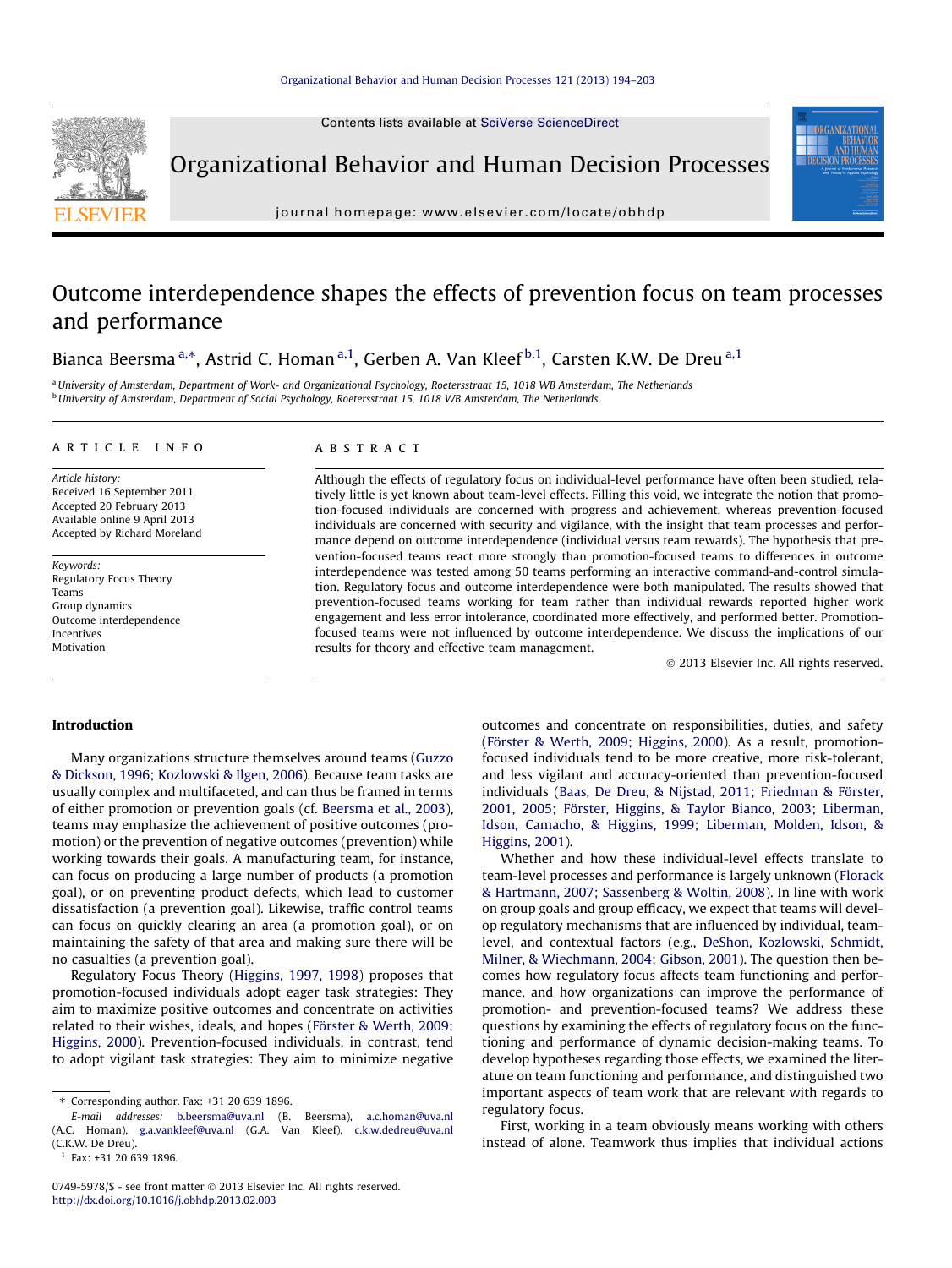affect the action tendencies of other group members; individual successes and failures influence not only the individual's subsequent performance, but also the performance of others. In team settings, individual successes and failures are thus subject to scrutiny by others, are evaluated, and applauded or criticized by others (e.g., [De Dreu, Nijstad, & Van Knippenberg, 2008; Homan, Van](#page--1-0) [Knippenberg, Van Kleef, & De Dreu, 2007; Jackson & Williams,](#page--1-0) [1985; Kramer, 1991; McGrath, Arrow, & Berdahl, 2000](#page--1-0)). Second, working in a team can provide people with input and support from team members ([Beersma et al., 2003; Edmondson, 1999](#page--1-0)). In sum, working in teams may entail social evaluation as well as social support [\(Jackson & Williams, 1985](#page--1-0)).

We propose that the relative salience of these two aspects of the team context depends largely on the degree of outcome interdependence among team members [\(Beersma & De Dreu, 2005; Beersma](#page--1-0) [et al., 2003; De Dreu, Weingart, & Kwon, 2000; Rusbult & Van Lange,](#page--1-0) [1996; Stanne, Johnson, & Johnson, 1999; Tjosvold, 1998; Wageman,](#page--1-0) [1995\)](#page--1-0). Team members' outcomes can be determined by their personal performance (individual reward structure) or by their joint performance (collaborative or team reward structure; e.g., [Deutsch,](#page--1-0) [1949; Kelley & Thibaut, 1978; Tjosvold, 1998\)](#page--1-0). Ample research has shown that whereas individual reward structures foster competition among team members, team rewards foster trust, cohesiveness, and mutually supportive behavior [\(Beersma et al., 2003; De](#page--1-0) [Dreu, 2007; De Dreu et al., 2000; Deutsch, 1949; Homan et al.,](#page--1-0) [2008; Miller & Hamblin, 1963; Rosenbaum et al., 1980; Stanne](#page--1-0) [et al., 1999; Steinel, Utz, & Koning, 2010; Wageman, 1995](#page--1-0)).

In this paper, we argue that teams in a prevention focus are more sensitive to both aspects of the team context than are teams in a promotion focus. Therefore, prevention-focused teams should react more strongly to differences in reward structure, displaying more effective team processes and better team performance when they work under a team reward structure than when they work under an individual reward structure. We first provide a brief literature review on the effects of regulatory focus on individual and team functioning and performance. Then we discuss the two aspects of working in teams, and how they are made salient by different reward structures. Finally, we formulate specific hypotheses regarding the influence of outcome interdependence on teams with different regulatory foci and present an experiment that tested these hypotheses.

### Regulatory focus: from individual-level functioning to team-level performance

Regulatory Focus Theory ([Higgins, 1997, 1998](#page--1-0)) explains the self-regulation of individuals towards desired end states. Promotion-focused individuals emphasize achieving positive outcomes and are concerned with accomplishments, hopes, and aspirations. In contrast, prevention-focused individuals emphasize avoiding negative outcomes and are oriented towards security, duties, and obligations. Different regulatory foci involve different motivational states. Whereas promotion-focused individuals are eager to obtain successes, prevention-focus individuals are vigilant to avoid failures (see e.g., [Förster, Grant, Idson, & Higgins, 2001; Friedman &](#page--1-0) [Förster, 2001; Higgins, Shah, & Friedman, 1997; Shah & Higgins,](#page--1-0) [1997\)](#page--1-0). As a result, promotion-focused individuals use approach strategies and engage in risky behavior, whereas preventionfocused individuals use avoidance strategies and follow rules ([Florack & Hartmann, 2007; Levine, Higgins, & Choi, 2000\)](#page--1-0).

Promotion and prevention goals can also be activated within a given team task, for instance by group mottos (e.g., [Faddegon,](#page--1-0) [Scheepers, & Ellemers, 2008](#page--1-0)). However, little is known about how regulatory focus influences processes and performance at the team-level ([Sassenberg & Woltin, 2008,](#page--1-0) see also [Galinsky,](#page--1-0) [Leonardelli, Okhuysen, & Mussweiler, 2005](#page--1-0)), especially because most research on regulatory focus in groups has focused on minimal groups, rather than ''real'', interactive ones. Some early evidence comes from [Levine et al. \(2000\),](#page--1-0) who examined groups in which members, although not engaging in actual interaction, at least saw each others' decisions. Their results showed that the decisions of group members converged over time, and that groups made riskier decisions when they were in a promotion rather than a prevention focus. An example of research on regulatory focus in more interactive teams is a study by [Florack and Hartmann \(2007\),](#page--1-0) who examined decision-making groups. They found that collectively induced regulatory focus affected decision processes, such that prevention-focused groups were more risk averse than promotion-focused groups. More recently, [Rietzschel \(2011\)](#page--1-0) and [Dimotakis, Davison, and Hollenbeck \(2012\)](#page--1-0) have also reported evidence that regulatory focus can operate at the group level.

However, it remains unclear how groups with different regulatory foci are influenced by group-level factors, including group processes, group tasks, and, of particular importance here, reward structures. Previous research on interactive groups has focused mainly on risk-taking behaviors, showing that a prevention focus makes groups more risk averse, whereas a promotion focus increases risk-taking behaviors. Although this research points to the importance of studying regulatory focus at the team level, teams often perform complex tasks that cannot be reduced to simple risk-tolerance. Teamwork requires coordination, information processing and acquisition, social evaluation, and the provision of feedback, to name but a few processes related to high performance ([De Dreu et al., 2008\)](#page--1-0). We expect regulatory foci to matter for these aspects of teamwork as well, and thereby influence team functioning and performance. We elaborate upon this below, focusing on two broad classes of processes that are important for teamwork social evaluation and social support.

#### Teamwork: social evaluation versus social support

Social evaluation is inherent in teams, whose members monitor and evaluate each other's performance continuously. Such monitoring and evaluation creates two basic, well-established tendencies – evaluation apprehension and social facilitation ([Henchy &](#page--1-0) [Glass, 1968; Zajonc, 1965](#page--1-0)). Evaluation apprehension (the fear of being evaluated negatively by others; [Cottrell, 1972; Nijstad,](#page--1-0) [2009](#page--1-0)) has potentially detrimental effects on group coordination, knowledge sharing, and performance (e.g., [Bordia, Irmer, & Abusah,](#page--1-0) [2006; Garcia, Weaver, Darley, & Spence, 2009; Nijstad, 2009](#page--1-0)).

At the same time, however, the presence of others also has been found to comfort people. Classic research on affiliation and the need to belong has shown that people often prefer being around others and feel safer in a group context rather than alone, especially in threatening situations and especially when potential affiliates are perceived to help rather than hurt (e.g., [Baumeister &](#page--1-0) [Leary, 1995; Rofe, 1984; Schachter, 1959](#page--1-0)). For example, [Jackson](#page--1-0) [and Latané \(1981\)](#page--1-0) showed that performing on stage with others rather than alone reduced participants' tension and nervousness.

Whether team members experience social evaluation or social support depends on how outcome interdependence within the team is structured. According to [Deutsch's \(1949\)](#page--1-0) theory of cooperation and competition, people's beliefs about how their outcomes are related determine how they interact, which in turn affects the cohesiveness and performance of their group (see also [Kelley & Thibaut, 1978\)](#page--1-0). Two types of outcome interdependence are commonly distinguished ([Deutsch, 1949; Kelley & Thibaut,](#page--1-0) [1978; Wageman, 1995; Wageman & Baker, 1999\)](#page--1-0). In team reward structures, individual outcomes depend on joint performance. In individual reward structures, individual outcomes depend on personal performance. As noted at the outset, extant research into the consequences of individual versus team rewards indicate that